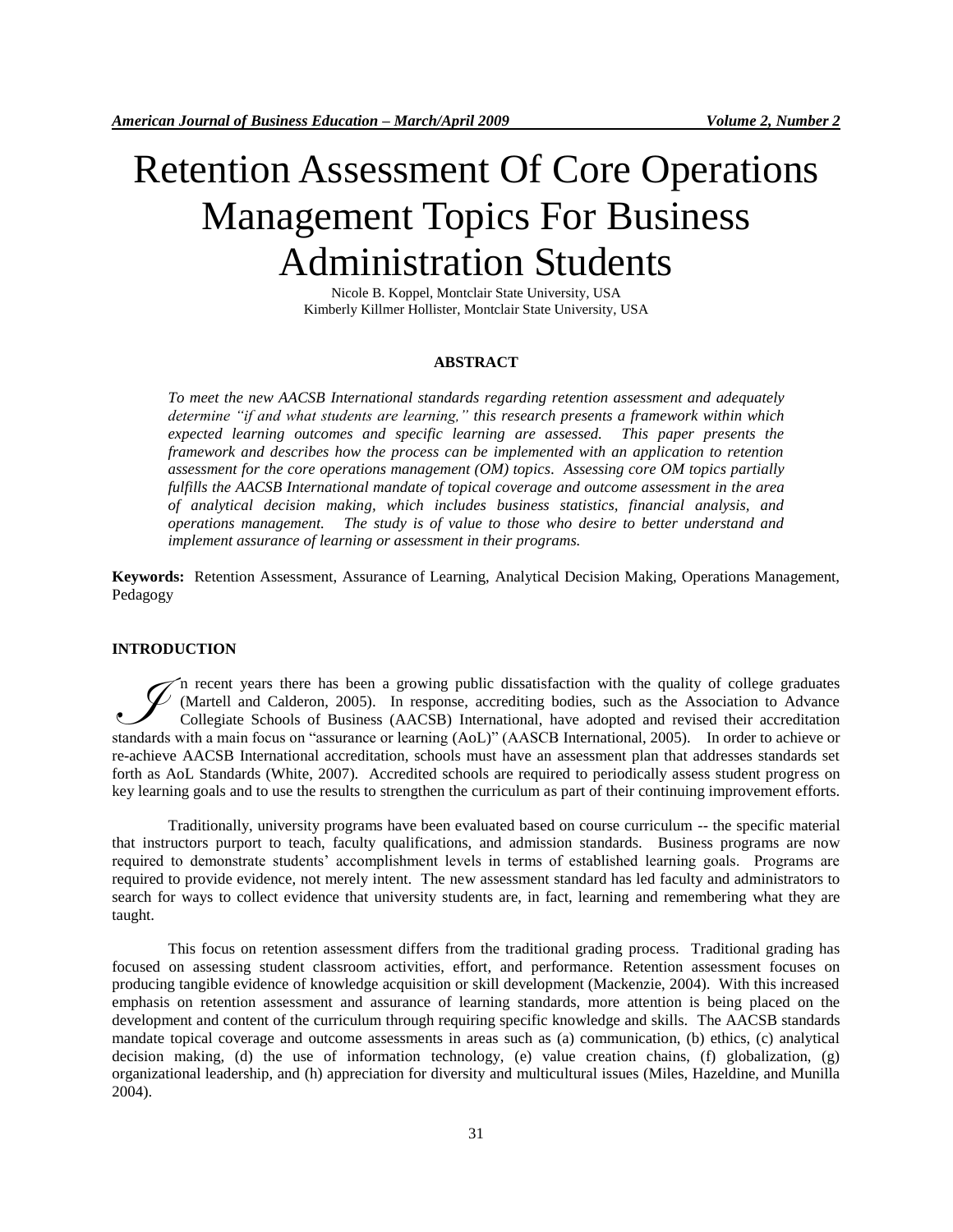# *American Journal of Business Education – March/April 2009 Volume 2, Number 2*

Three key issues can be identified in the assessment process: (1) what learning needs to be assessed and to what degree; (2) how to measure and demonstrate achievement of learning goals (Zhu and McFarland, 2005) and (3) how to use those findings to strengthen the curriculum. According to Martell and Calderon (2005), in order to develop specific assessment measures, the AACSB International requires learning outcomes to be defined for each program which incorporate student mastery of knowledge and skills in these areas. These learning outcomes are used to establish specific learning goals which are the concrete observable behaviors and actions that can be measured.



**Figure 1: A Framework for Assessing Knowledge**

This research paper focuses on a framework within which an undergraduate program at an AACSB International-accredited business school incorporates retention assessment in the undergraduate business administration program. The paper discusses the motivation for the assessment program, how the assessment is implemented, and at what point in the undergraduate program assessment is incorporated. The framework is illustrated with a case study in the retention assessment of core operations management topics. These include those topics on OM that all business students must understand and retain, regardless of their selected concentration (i.e. accounting, marketing, etc.).

#### **FRAMEWORK FOR ASSESSMENT**

The development of a program to assess learning goals is complex. Business programs need a stepwise process to follow to direct their efforts in the assessment arena. In Figure 1 we describe a framework (Hollister and Koppel, 2005) for the assessment of student knowledge. The remainder of this section describes each stage in the process.

The first step in the process is the identification of key Stakeholders, both internal and external. Every business school has a unique niche in the market; Stakeholder inputs drive the development of the Strategic Charter/Mission for each school. Based upon input from Stakeholders and the Strategic Charter, programs need to develop their Expected Learning Outcomes. Expected Learning Outcomes should be viewed as the broad areas in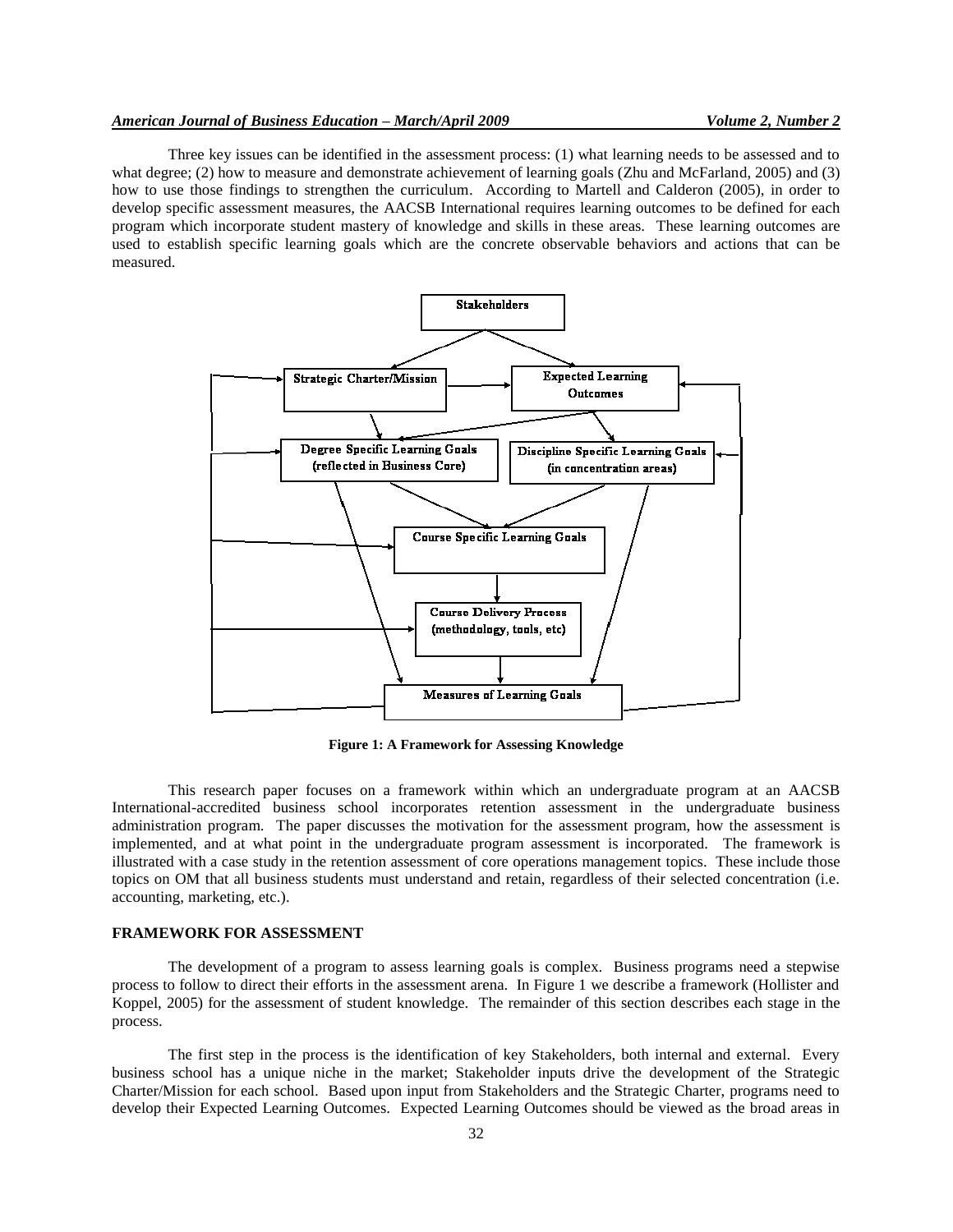which programs will focus their curriculum.

The next step in the process is the development of specific learning goals for students. We break learning goals down into two categories: Degree Specific and Discipline Specific. We view the Degree Specific Learning Goals as learning goals that will be covered in either the Required General Education Courses or the Business Core Courses; courses that every business student will take regardless of concentration. Discipline Specific Learning Goals are related to the particular concentration(s) that students select within the Business Administration Degree.

Based upon Learning Goals defined for both the Degree and Concentration, Course Specific Learning Goals can be established. Course Specific Goals are translated into specific course outlines and delivered using various pedagogical techniques. Student learning occurs at the course level and learning outcomes are measured against course, discipline, and program learning goals. Evaluation of student learning should be performed; at the program and discipline level to refine curriculum and at the individual level to provide feedback that can be used to reinforce the learning of specific knowledge and skills and to assist the students in managing their learning progress.

The framework is complex because of the relationships among the three levels (Degree, Discipline, and Course); a change in the goals or techniques at any level initiates change at the other levels. For instance, the change in topics in a core course will impact both concentration and Degree Specific Learning Goals; similarly, a change in a Degree Specific Learning Goal will require changes in content of specific courses.

One aspect of assurance of learning is the realization that students may pass courses but fail to demonstrate knowledge in some subject areas. Under the new assessment guidelines, these students are required to repeat the learning process until they reach a satisfactory level of performance. Overall, the assessment process is a closedloop approach for continuous improvement to the program and assurance of learning. The emphasis is on learning.

As the AACSB International standard on AoL is relatively new, the body of literature discussing overall program assessment and discipline specific concentration assessment is rather new. Most of the literature documents methodologies that institutions are piloting to move towards meeting this new goal. Pringle and Michel (2007) and Martell (2007) provide overviews of current assessment practices. Drinka et al (2005) discus an online assessment system they develop to assist in data collection and analysis. Bycio and Allen (2004) delve into assessment through a student survey; AACSB International has stated that student outcome surveys are not sufficient to demonstrate assurance of learning. Black and Duhon (2003) explore the controversial issue of using standardized assessment tests at the undergraduate level.

As discussed above, AACSB International requires assessment in at least eight topical areas. Some of the literature focuses on assessment within these areas. As with the literature on overall program assessment, this literature is still in its infancy. Ali and Ho (2007) investigate the impact of various forms of course assessment on student performance. Fraser et al. (2005) discuss assessment in the writing aspect of communication. Hindi and Miller (2000) report results of a survey of assessment techniques in the area of accounting, Boldt (2001) presents a structural approach towards assessing accounting knowledge, Daigle et al. (2007) assesses accounting information system skills through case studies and Reffell and Whitworth (2002) examine the information technology skills of students.

# **CASE APPLICATION – OPERATIONS MANAGEMENT**

To illustrate how the proposed framework can be used to develop an assessment program in a business school we present an application of the framework to the retention assessment of students' knowledge of the core operations management skills for all business students. Assessing core OM topics partially fulfills the AACSB International mandate of topical coverage and outcome assessment in the area of analytical decision making, which includes business statistics, financial analysis, and operations management.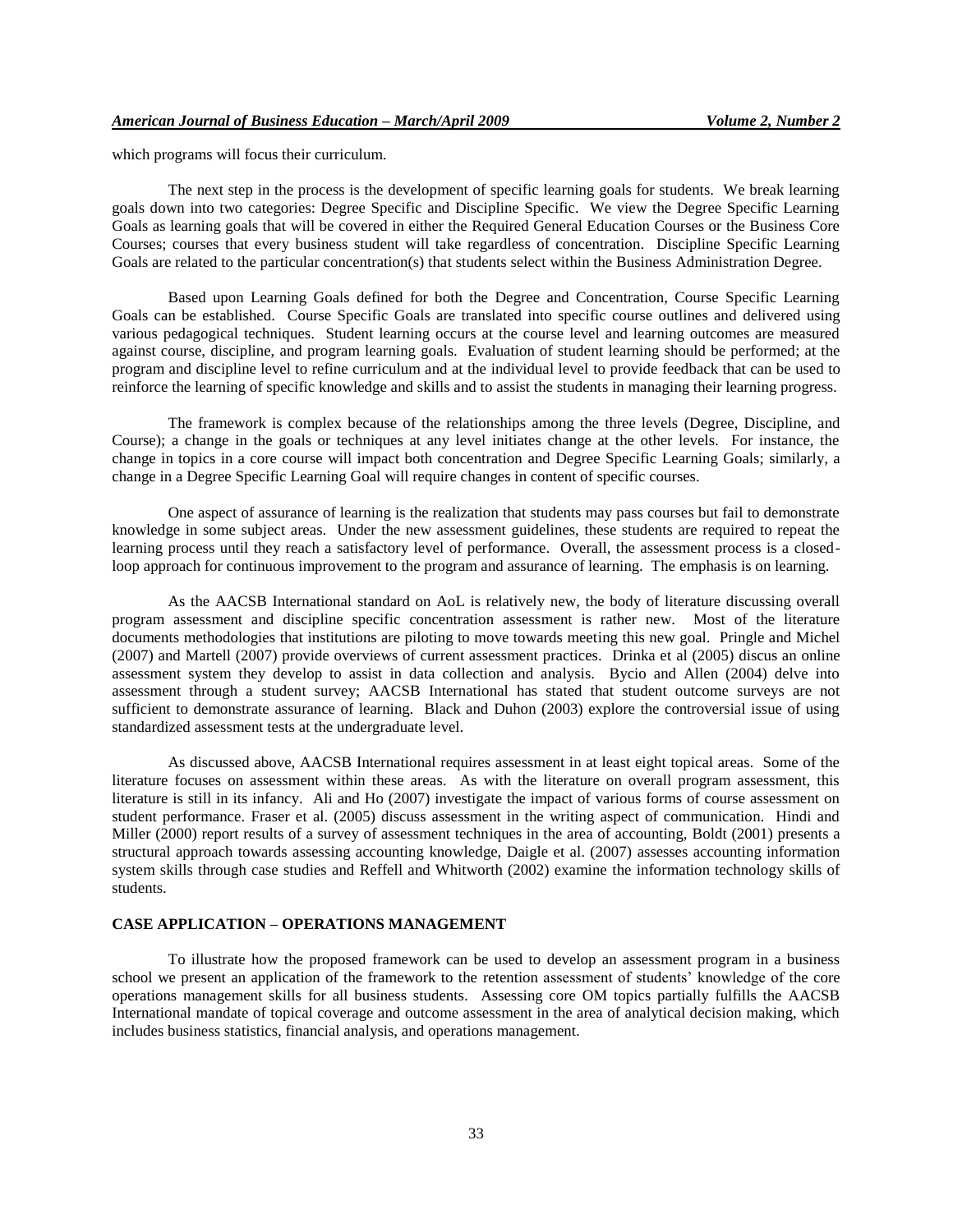# **EXPECTED BUSINESS OPERATIONS MANAGEMENT LEARNING OUTCOMES**

In order to achieve the Montclair State University's School of Business goal of "graduating students who are immediately effective in cutting-edge business organizations" candidates for the degree of Bachelor of Science in Business Administration must have a firm understanding of the essential concepts of operations management and be good problem solvers so that they are better prepared to assist in the decision-making process.

Another element in the Strategic Charter is the identification of "specific stakeholders as significant partners to our success as a school of business." In developing expected learning outcomes for our graduating students, we consulted with a number of our outside stakeholders as well as internal stakeholders, SBUS faculty, to develop our objectives. To this end, we consulted with textbook authors, employers, the business and professional community, and the greater academic community to identify broad objectives that each graduating student should retain.

We identify four broad expected learning outcomes relating to operations management and analytical decision making: strategy, monitoring and controlling processes, modeling, and solving business problems.

| <b>Learning Outcome 1:</b> | Students will be able to understand the role Operations Management plays in making<br>strategic decisions. |
|----------------------------|------------------------------------------------------------------------------------------------------------|
| <b>Learning Outcome 2:</b> | Students will be able to use appropriate methods to monitor and control production and                     |
|                            | service processes.                                                                                         |
| <b>Learning Outcome 3:</b> | Students will be able to develop appropriate mathematical models to represent real-world<br>situations.    |
| <b>Learning Outcome 4:</b> | Students will be able to evaluate and solve business problems.                                             |

#### **SPECIFIC LEARNING GOALS**

The next step in the process is the identification of specific learning goals to assess; we are focusing on degree specific learning goals not learning goals associated with a specific concentration. We can also think of these as the specific competencies that will be evaluated. Specific learning goals are developed for each of the four learning outcomes identified in the previous section. For clarity, we present each of the four broad learning outcomes followed by a list with specific learning goals for that outcome.

### **Learning Outcome 1**

# **Students Will Be Able To Understand The Role Operations Management Plays In Making Strategic Decisions.**

- o Students must be able to understand the role of a supply chain and methods to improve it.
- o Students must be able to understand the importance of reducing costs throughout the supply chain
- o Students must be able to understand the strategic role in the design of goods and services
- o Students must be able to understand the strategic role in the selection of a location and layout of an operation
- o Students must be able to understand Project Management techniques

### **Learning Outcome 2**

# **Students Will Be Able To Use Appropriate Methods To Monitor And Control Production And Service Processes.**

- o Students must be able to understand how to monitor quality and ensure Total Quality Management (TQM).
- o Students must be able to understand how to select, implement, and monitor appropriate forecasting techniques.
- o Students must be able to understand how to monitor and control inventory levels.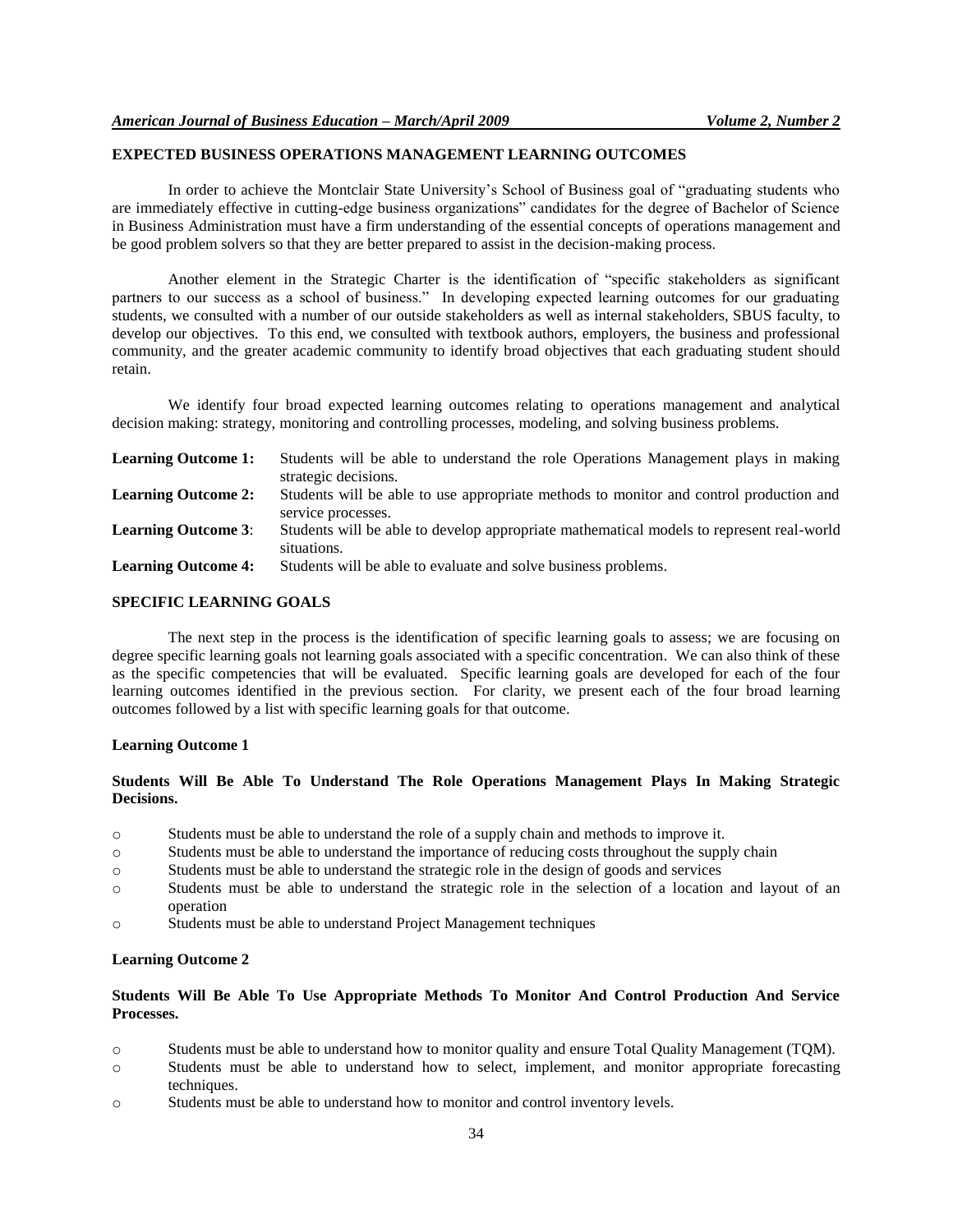### *American Journal of Business Education – March/April 2009 Volume 2, Number 2*

- o Students must be able to understand how to monitor and control job scheduling.
- o Students must be able to understand how to monitor and control waiting-line (queuing).

#### **Learning Outcome 3**

#### **Students will be able to develop appropriate mathematical models to represent real-world situations.**

- o Students must be able to develop appropriate mathematical programming models
- o Students must be able to develop decision making models

# **Learning Outcome 4**

#### **Students will be able to evaluate and solve business problems.**

- o Students must be able to determine which information is relevant to analyze business problems
- o Students must be able to select an appropriate methodology for analysis and develop a model, if necessary
- o Students must be able to implement the methodology and evaluate alternatives
- o Students must be able to select best alternative, implement it and monitor results

## **MEASURING LEARNING GOALS: RETENTION ASSESSMENT TEST**

Once learning outcomes and goals are developed, the next step in the process is the development of an assessment tool to measure student knowledge. Retention assessment tests are strategically placed in the business administration curriculum to ensure that students have the requisite knowledge to take advanced courses and be immediately effective in the workplace. Prior to enrolling in the upper-level business courses, students need to demonstrate that they possess those skills that were taught in the pre-requisite courses and are assumed to be known.

The retention assessment test evaluates specific learning outcomes and goals that should be retained by students as they prepare to obtain their Business Administration degree. The exam is less comprehensive than what one might expect to see on a final exam for a course. Only major concepts are included and the expectation for passing the assessment test is commensurate with the skill level of an academically average student.

To ensure that students graduate with competency in their core operations management concepts and problem solving skills, students will be required to take the OM Retention Assessment Instrument prior to registering for their capstone business course. It is strongly recommended that students take this course during their last semester before graduation.

The OM Retention Assessment Instrument is a concepts-based exam comprised of both multiple choice and open-ended questions. Students can earn partial credit for the latter. A detailed rubric is developed for each of these questions with points awarded for the completeness of the answer and/or analysis.

#### **CLOSING THE LOOP – PROVIDING FEEDBACK**

The goal of assessment is to improve student learning. The assessment process requires us to broaden our thinking from being course-centered to focusing on the Business Administration program as a whole. Although we have worked through the process from top to bottom, we are not yet done. We must now begin the more difficult task of examining the results of the retention assessment test and closing the loop by making the required adjustments to our curriculum. In our framework, Figure 1, this is depicted as feedback from Measuring Learning Goals back up to all levels of the process from examining our strategic charter down to looking at our course delivery system. The goal is continual improvement.

The AACSB International assessment standards, requiring evidence that business students are developing the skills and knowledge base that the curriculum purports to teach, coupled with the need to evaluate and address the knowledge retention issue, have motivated the SBUS at Montclair State University to incorporate a retention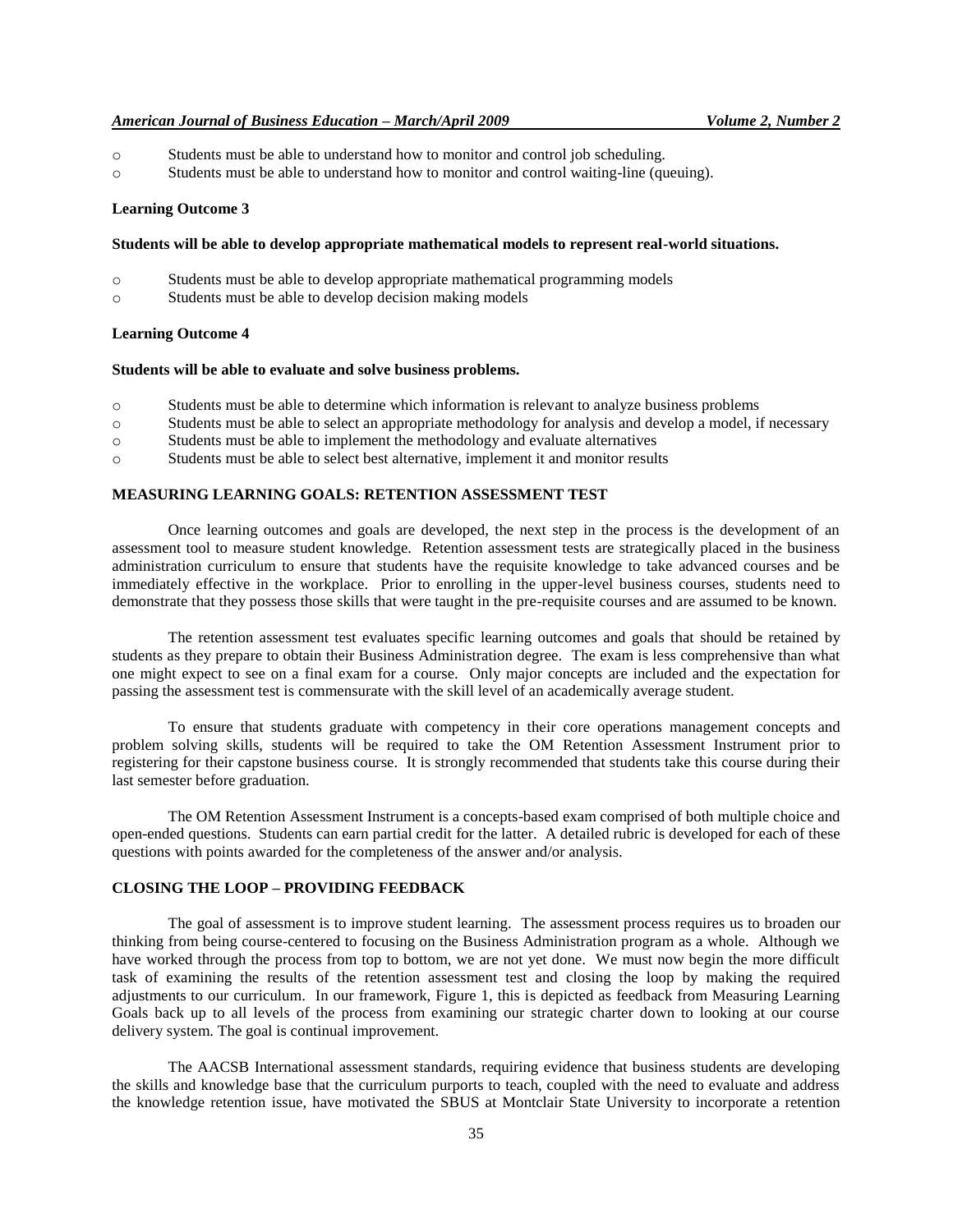assessment program in the undergraduate business curriculum.

Both AACSB International and the SBUS at Montclair State University recognize the ability to understand core Operations Management concepts and develop problem solving skills in a business environment as a necessity for a graduate in Business Administration. The framework for OM assessment presented in this paper describes one approach to developing and implementing a program to meeting the goal of assurance of learning.

It is expected that this assessment program will enable the SBUS at Montclair State University to truly achieve its goal of "graduating students who are immediately effective in cutting-edge business organizations."

# **AUTHOR INFORMATION**

**Nicole B. Koppel** is an Associate Professor in the Department of Management & Information Systems at Montclair State University, Upper Montclair, New Jersey. Dr. Koppel's research focus is in the broad area of Assessment in Technology and Quantitative Studies. In addition, she has published in the area of Operations Management. Her research can be found in many peer-reviewed journals including: Journal of Informatics and Education Research, Decision Sciences Journal of Innovative Education, T.H.E. Journal, and Journal of Applied Psychological Measurement. Dr. Koppel's research has been presented at numerous regional, national, and international conferences.

**Kimberly Killmer Hollister** is the Interim Associate Dean for the School of Business at Montclair State University; she holds a faculty position in the Department of Management & Information Systems. Dr. Hollister earned her Ph.D. in Systems Engineering from the University of Pennsylvania. Dr. Hollister has served as the Chair of the Curriculum Committee and member of the Assessment Team. Dr. Hollister's research focuses on Educational Program Assessment and Applied Operations Management. Her recent research has appeared in /European Journal of Operational Research, Journal of Informatics and Education Research, Journal of Accountancy, Journal of Knowledge Management, and Decision Sciences Journal of Innovative Education.

# **REFERENCES**

- 1. AACSB. (2007) Overview of Assessment. Assessment Resource Center. http://www.aacsb.edu/resource\_centers/assessment/overview-expectations.asp. Last Accessed April 2007.
- 2. Ali, Shameem and Ho, Henry W.L. (2007). Using Assessment Tasks to Shift Focus to Learning Rather than Evaluating Students, *Journal of American Academy of Business*, 10(2) 269.
- 3. Black, H. Tyrone and Duhon, David L. (2003). Evaluating and Improving Student Achievement in Business Programs: The Effective Use of Standardized Assessment Tests, *Journal of Education for Business*, 79(2) 90.
- 4. Boldt, Margaret (2001). Assessing students' accounting knowledge: A structural approach, *Journal of Education for Business* 76(5) 262
- 5. Bycio, Peter and Allen, Joyce, S. (2004). A Critical Incidents Approach to Outcomes Assessment, *Journal of Education for Business*, 80(2) 86.
- 6. Daigle, Ronald J, Hayes, David C, and Hughes II, K E (2007). Assessing Student Learning Outcomes in the Introductory Accounting Information Systems Course Using the AICPA's Core Competency Framework, *Journal of Information Systems*, 21(1) 149.
- 7. Drinka, Dennis, Voge, Kathleen, and YiMiin Yen, Minnie (2005). From Principles to Practice: Analyzing Student Learning Outcomes Assessment System, *Journal of Cases on Information Technology*, 7(3) 37.
- 8. Fraser, Linda, Harish, Katrin, Norby, Joni, Brozvoic, Kathy, Rizkallah, Teeanna, and Loewy, Dana (2005). Diagnostic and Value-added Assessment of Business Writing, *Business Communications Quarterly*, 68(3) 290.
- 9. Hindi, Nitham and Miller, Don (2000). A survey of assessment practices in accounting departments of colleges and universities, *Journal of Education for Business*, 75(5) 286
- 10. Hollister, KK and Koppel, NB (2007) Framework for Meeting AACSB International's Assurance of Learning Requirements: Application to Information Technology, *Journal of Informatics Education Research*, 8(3).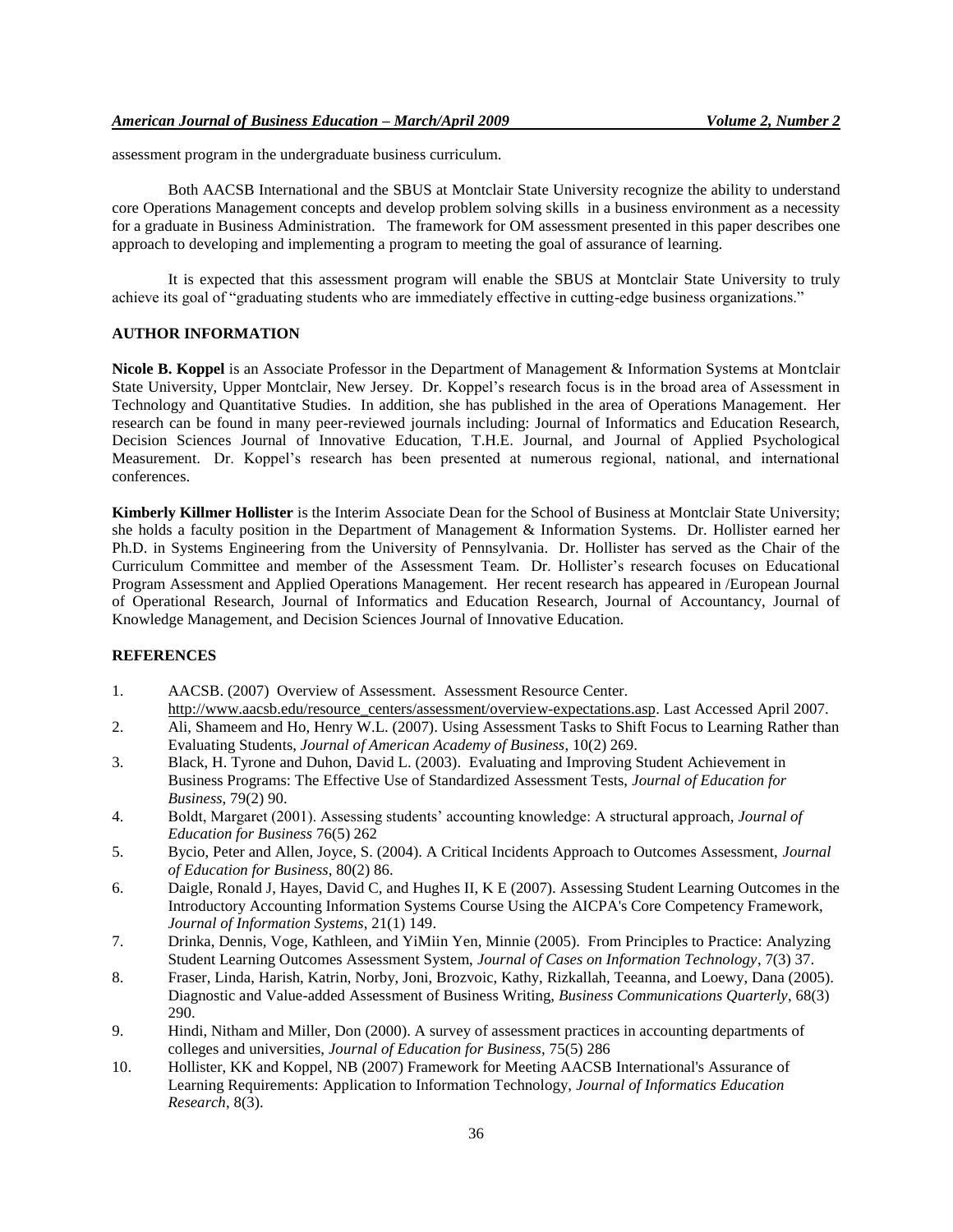- 11. Mackenzie, Maureen L., (2004) Business Education: Learning Outcomes, Embedded Assessments and Student Feedback, Proceedings of the Northeast Business & Economics Association 31<sup>st</sup> Annual Conference, New York, NY.
- 12. Martell, Kathryn (2007). Assessing Student Learning: Are Business Schools Making the Grade? *Journal of Education for Business*, 82 (4) 189.
- 13. Martell, Kathryn and Calderon, Thomas G., (2005) Chapter 1: Assessment In Business Schools: What It Is, Where We Are, And Where We Need To Go Now, Assessment of Student Learning in Business Schools: Best Practices Each Step of the Way.
- 14. Miles, [Morgan P., H](javascript:void(0);)azeldine, [Mary F,](javascript:void(0);) Munilla, [Linda S.,](javascript:void(0);) (2004) The 2003 AACSB Accreditation Standards and Implications for Business Faculty: A Short Note**,** *[Journal of Education for](http://proquest.umi.com.ezproxy.montclair.edu:2048/pqdweb?RQT=318&pmid=28527&TS=1117122748&clientId=8606&VType=PQD&VName=PQD&VInst=PROD)  [Business,](http://proquest.umi.com.ezproxy.montclair.edu:2048/pqdweb?RQT=318&pmid=28527&TS=1117122748&clientId=8606&VType=PQD&VName=PQD&VInst=PROD)* Washington: Sep/Oct, 80(1) 29.
- 15. Pringle, Charles and Michel, Mitri (2007). Assesment Practices in AACSB-Accredited Business Schools, *Journal of Education for Business*, 82 (4) 202.
- 16. Reffell, Pete and Whitworth, Andrew (2002). Information Fluency: Critically examining IT education, New Library World, 103(11/12) 427.
- 17. White, Bonnie (2007). Perspectives on Program Assessment: An Introduction, *Journal of Education for Business*, 82 (4) 187.
- 18. Zhu, Faye, X. and McFarland, Daniel (2005). Towards Assurance of Learning in Business Programs: Components and Measurements, *Journal of American Academy of Business*, 7(2).